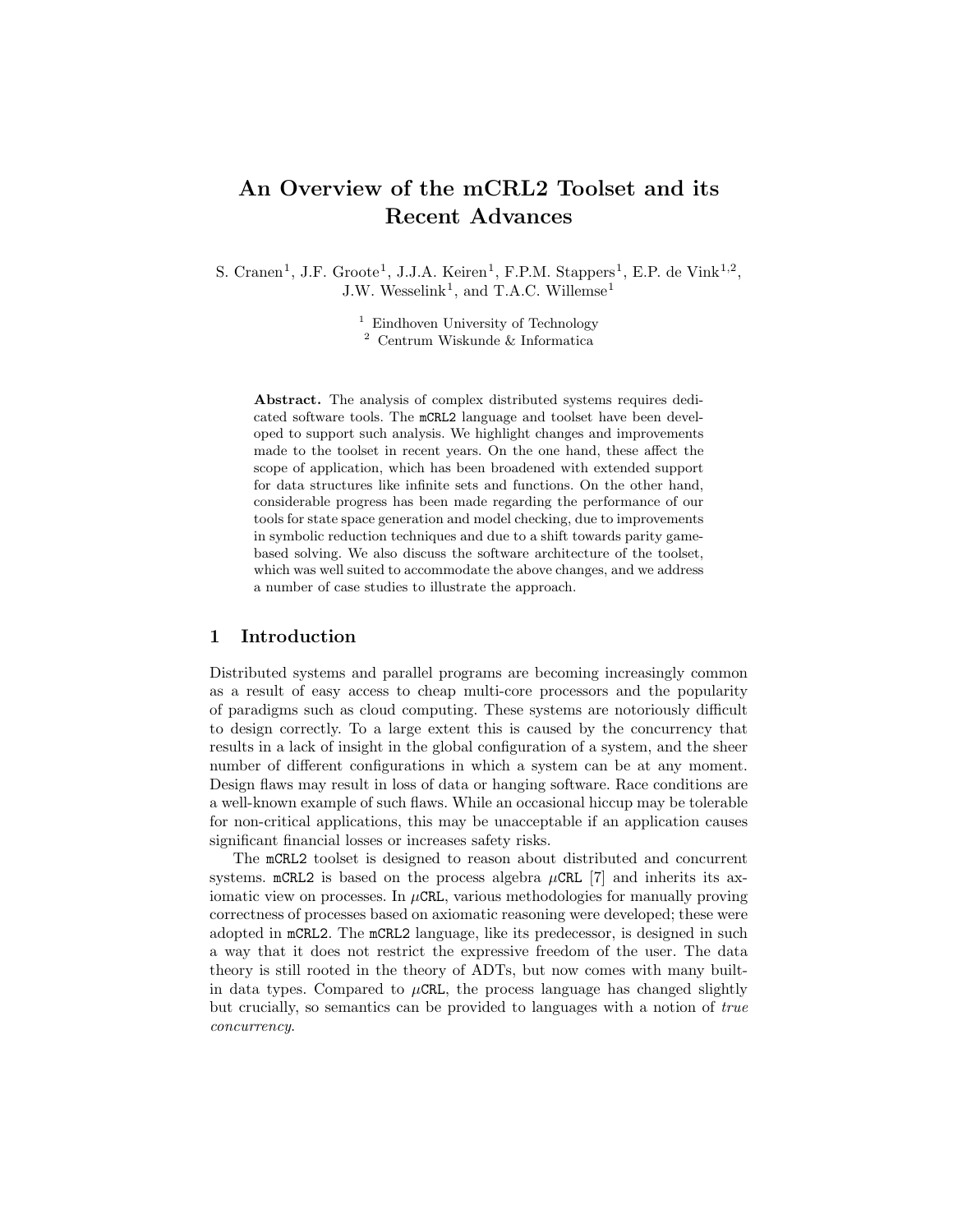The introduction of parameterised boolean equation systems [23] in the mCRL2 toolset clearly marks the transition to a verification paradigm based on model checking. The model checking approach complements the axiomatic verification methodology offered in the toolset. Currently, the mCRL2 toolset consists of over 60 tools that together allow visualisation, simulation, minimisation and model checking of complex systems. This paper aims to offer an overview of the toolset and its usage. We highlight its conceptual and technical essentials, of which we illustrate the domain of application, emphasising on recent developments.

First, we provide a cursory overview of the mCRL2 language. We then explain the notions of linear process and equation system, which play a fundamental role in many of the algorithms implemented in the mCRL2 toolset. The most recent improvements and additions are highlighted, addressing amongst others tool performance, support for analysing real-time systems, and solving equation systems via parity games. To broaden the scope of application, mCRL2 interfaces with other specification languages. We report on initial investigations to reduce the work needed to keep these interfaces up-to-date.

As the code base of the mCRL2 toolset has expanded substantially over the last few years, maintainability has become an important aspect in the development of the toolset. We describe our efforts to reduce the amount of hand-written code, and to improve readability and documentation of our software. These and other concerns, such as interoperability, have led to architectural changes that we mention briefly.

The uses of the language and tools are sketched by summarising a selection of illustrative case studies conducted with mCRL2. We indicate where recently added techniques were instrumental for these case studies. Finally, we position our toolset in the broader context of verification tooling, and give an outlook on the challenges ahead.

Documentation, sources and binaries of the mCRL2 toolset can be downloaded from the mCRL2 website www.mcrl2.org. The toolset is open source; the associated boost license allows free use for any purpose. A user manual also containing a tutorial can be found in the user documentation section of the website. The tutorial introduces the reader to the basic concepts and syntax and provides guidance for the tools most commonly used. Lecture notes used for a master course at Eindhoven University of Technology and Delft University of Technology, approaching a final draft, are available from the mCRL2 website too.

## 2 mCRL2: approach, applications and challenges

The mCRL2 language consists of three different sublanguages: a data language, a process language, and a property language. Following the philosophy underlying mCRL2, convenience of modelling and expressiveness have been leading in the respective definitions. We briefly discuss the three sublanguages below. For an in-depth treatment of the language, we refer to the website and the publications and material mentioned there.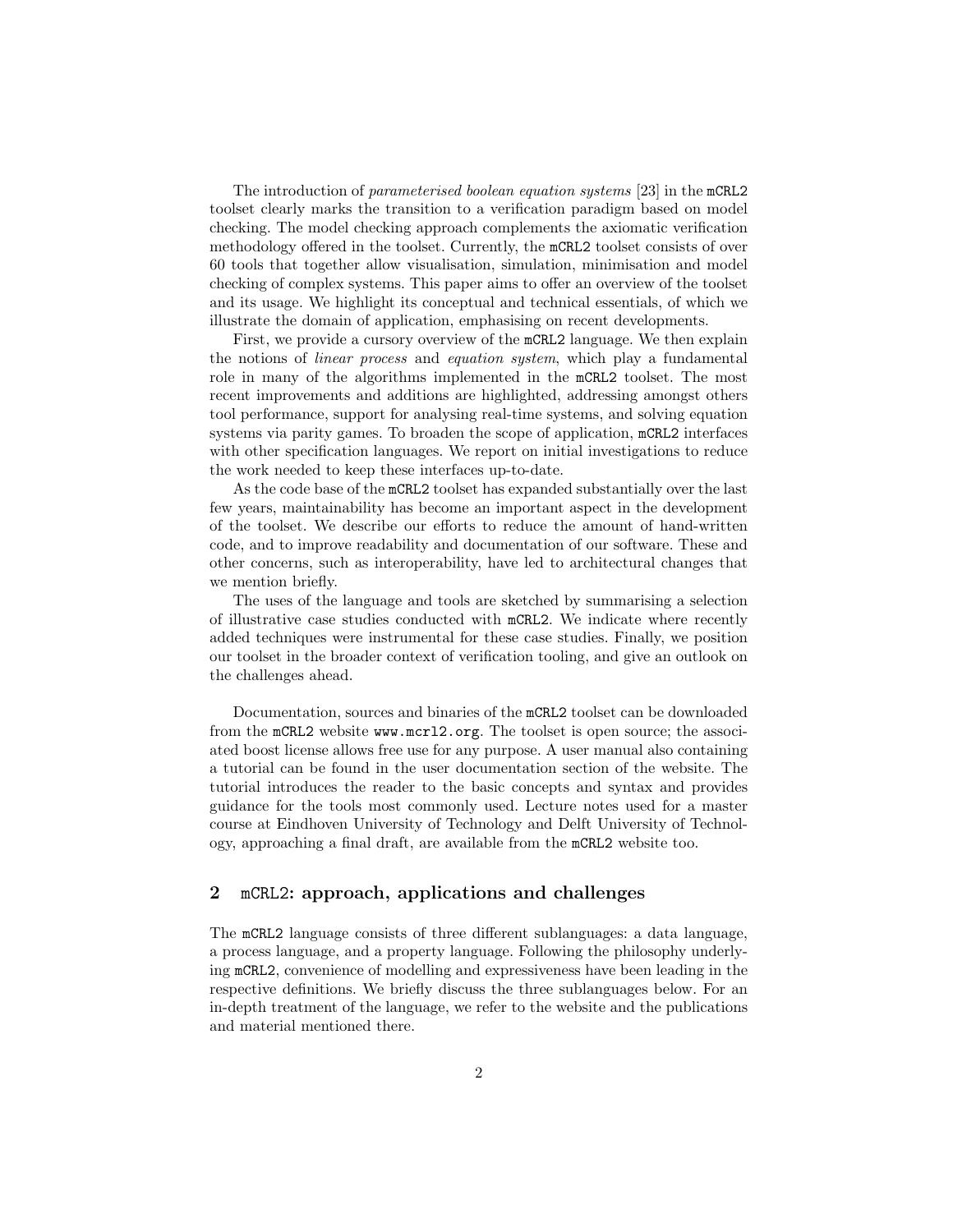In mCRL2 data and transformations on data are described using abstract data types. This allows users to create their own data types by defining the appropriate constructors and by providing functions operating on the data types. The mCRL2 data language has built-in support for commonly used data types, like the booleans, natural numbers, integers and reals. The usual operations on these data structures are predefined. Complex types can be constructed using type constructors such as sets, lists, and functions over any data type. Notation for built-in data types stays close to mathematics: numbers are written as sequences of decimals, without a limit on the size of the numbers. Sets are written using set comprehension. Functions are first-class citizens, and can be used to obtain concise models. The language allows in-line lambda abstraction as well as function updates. For example, the function doubling every natural number can be defined using the lambda abstraction  $lambda n:Nat.n+n$ . The function that doubles every natural number, but maps the number 4 to 0 can be defined using a function update  $(\text{lambda n}:Nat.n+n)$  [4->0].

The behaviour of a system is described by processes, composed from a set of user-defined actions and a set of operators on actions and processes. These operators include multi-action composition, sequential, alternative and parallel composition and abstraction operators. The language also offers primitives to model real-time systems. Processes are defined in the context of data definitions describing the data types that are used and the operations upon them. This permits the modelling of systems whose behaviour crucially depends on the data that is exchanged: actions can be parameterised by data and *if-then-else* constructs allow for specifying conditional process behaviour. The semantics of processes is defined using a structural operational semantics, which associates with every expression in the language a *labelled transition system* (LTS). Such a labelled transition system is viewed as a graph consisting of vertices and edges, where each edge is labelled with an action, which in turn can have data parameters. The information contained in vertices is represented by a process expression and a valuation of its data parameters, but is unobservable; behaviour is determined by the actions.

High-level properties can be described using an extension of Kozen's propositional modal  $\mu$ -calculus. Least and greatest fixpoint operators, which may be nested arbitrarily, can be used in combination with modal operators to describe requirements of increasing complexity. In this manner it is for instance possible to specify fairness properties, thereby staying true to the design philosophy that the modeller should not be restricted in his or her expressive freedom. The property language is equipped with constructs for reasoning about timed processes. Semantically, expressions in the property language identify a set of states in a given labelled transition system (namely, those states that satisfy the property).

Although unrestrictive, the  $\mu$ -calculus is an intricate formalism. Its usability is improved by providing a set of powerful, intuitive macros, inspired by the regular expressions found in PDL. In many practical situations, this eliminates the need for fixpoint operators. For instance, safety properties asserting that a system should not exhibit a sequence of actions matching the regular expres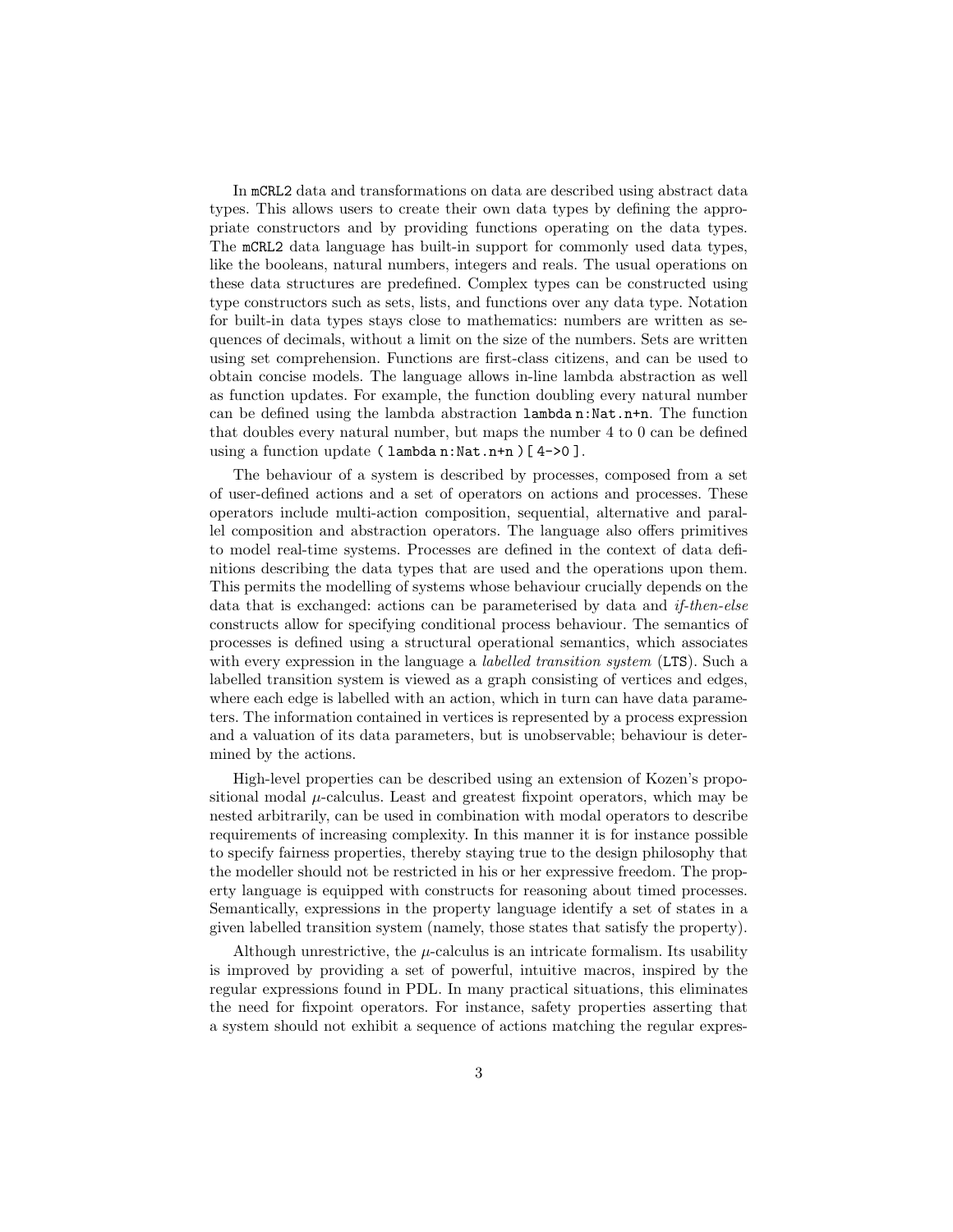sion r simply becomes  $[r]$  false. The existence of such a sequence is expressed as  $\langle r \rangle$ true. By mixing regular expressions and fixpoints, one can build more complex formulae that are still easy to read. For instance, the expression nu  $X.\leq r\geq X$ asserts that there is an infinite path of action sequences matching the regular expression r. If, for instance,  $r = a^*$ , b, it says that there is a path consisting of an infinite number of b actions, interrupted by finite sequences of a actions.

The ability to use parameterised actions in the process specification language requires similar capabilities in the property language. Like processes, properties are therefore interpreted in the context of a data specification. Fixpoint variables and actions can be parameterised with data, boolean expressions may contain data variables, and universal and existential quantification over (possibly infinite) data types are allowed. Action formulae denote (potentially infinite) sets of parameterised actions. For example, one may write true to denote the set of all actions, or exists n:Nat.val( $n > 5$ ) &  $s(n)$  to denote the set of  $s(n)$  actions, where  $n>5$ . The property [true\*. exists n: Nat.val( $n>5$ ) && s(n)]false then expresses that such an action never occurs.

The expressiveness of the mCRL2 property language makes it well-suited for reasoning about complex distributed systems. Its expressivity is witnessed by the fact that one can easily encode the counting  $\mu$ -calculus [26] in it, which is known to be strictly more expressive than the propositional  $\mu$ -calculus. The incorporation of data even enables succinct transformations from popular temporal logics. In [12], we reported on a linear transformation from CTL˚ to our  $\mu$ -calculus; the transformation of CTL<sup>\*</sup> to the equational propositional modal  $\mu$ -calculus is exponential [5].

The expressive power of the mCRL2 language also has serious consequences as far as automation is concerned. Heuristics are required to work around the general undecidability of the data theory. Quantifier elimination cannot simply rely on exhaustive enumeration of all elements of a data type in case the carrier of the latter is of infinite size. The ability to use unrestricted mixing of least and greatest fixpoints in the  $\mu$ -calculus may lead to computationally intractable decision problems. In the past years, we have made significant improvements in the mCRL2 toolset to cope with the consequences of the expressive power of the mCRL2 language.

#### 3 The mCRL2 toolset

The mCRL2 toolset consists of over 60 tools that together allow for analysing complex system designs formally described in the mCRL2 language. Internally, the toolset relies on two types of objects, viz. linear processes [21] and parameterised boolean equation systems [23]. The toolset offers full control over these objects, equipping users with tools to manipulate and transform them. Below, we explain these concepts in more detail, and we indicate what progress was made in recent years.

Linear Processes Any analysis on mCRL2 specifications is preceded by an automated transformation of the specification to the linear process format. Tech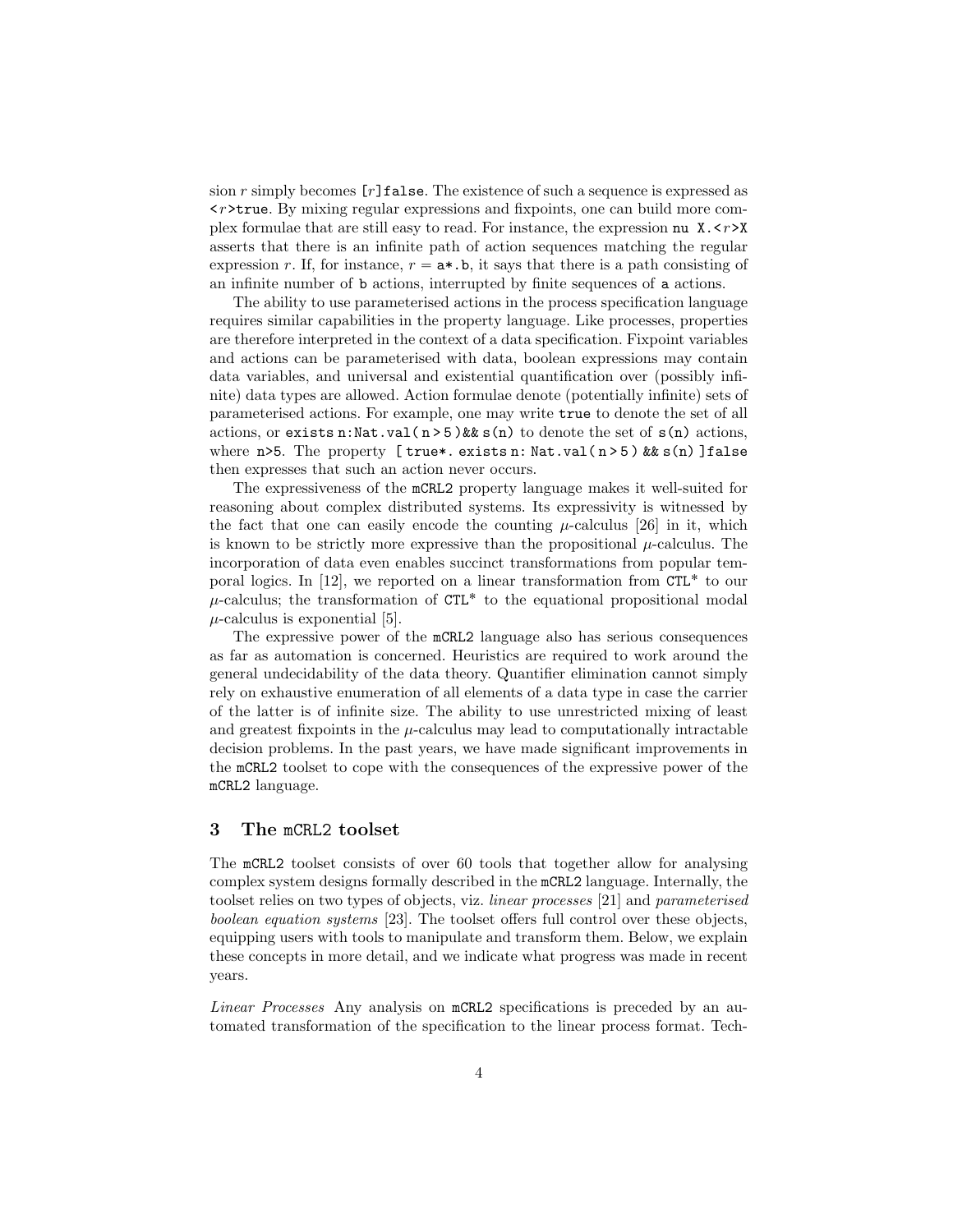nically, a linear process is again an mCRL2 process specification adhering to a restricted grammar, which essentially is a syntactic format for the single-step transition relation that a process induces. That is, a linear process is a recursive equation, in the untimed setting, of the following form:

$$
P(d:D) = \sum_{i \in I} \sum_{e_i:D_i} c_i(d,e_i) \rightarrow \alpha_i(d,e_i) \cdot P(f_i(d,e_i))
$$

The state space is represented by variable  $d$  of sort  $D$ . In practice, this is a vector of variables of complex sorts. Each  $i \in I$  describes a *condition-action-effect* expression, stating that a multi-action  $\alpha_i$ , consisting of actions with parameters that depend on variable  $d$  and local variable  $e_i$ , can be executed, provided boolean condition  $c_i$  evaluates to true for the values for d and  $e_i$ . The result of executing this multi-action is a state transition to  $f_i(d, e_i)$ . The choice between the different condition-action-effect expressions from  $I$  is resolved nondeterministically. The transformation to the linear process format is based on the expansion laws of the parallel operator of the mCRL2 process specification language. User control over linear processes is one of the distinguishing advantages of the mCRL2 toolset.

Behaviour-preserving transformations on linear processes are useful for reducing their complexity by either reducing the complexity of the data types occurring in a linear process, reducing the number of data parameters of a process, or by replacing data expressions with simpler ones. In some instances these techniques even allow one to handle processes with infinite state spaces. Typical situations in which such manipulations are very effective occur when verifying data transfer protocols, where the payload of messages is not important.

More recently, an experimental tool was developed to transform linear processes with real-valued data sorts, representing infinite state spaces such as timed systems, into linear processes representing finite ones. The tool performs a form of predicate abstraction, where the predicates are limited to linear equations over the real-valued parameters of the process.

Linear processes can be simulated, and their state space can be explicitly generated and stored. State space generation from a linear process is sped up considerably by caching the evaluation of summands in the spirit of [6], and by pruning parts of the linear process that do not contribute transitions. Typically these techniques speed up state space exploration by a factor 10 to 100. Explicit state spaces can be reduced using behavioural equivalences like strong and branching bisimulation. Implementations of simulation preorders and equivalences, as well as a divergence preserving variant of branching bisimulation have also been made available. Moreover, LTSs can be analysed using a variety of advanced, interactive visualisation techniques for both small and large state spaces in 2D and 3D [24,39].

Parameterised Boolean Equation Systems (PBESs) or just equation systems, for short, are essentially systems of least and greatest fixpoint equations over predicates involving parameterised predicate variables. Typically, a single equation has the form  $\mu X(d:D) = \varphi$  or  $\nu X(d:D) = \varphi$ . Here, X is a predicate variable,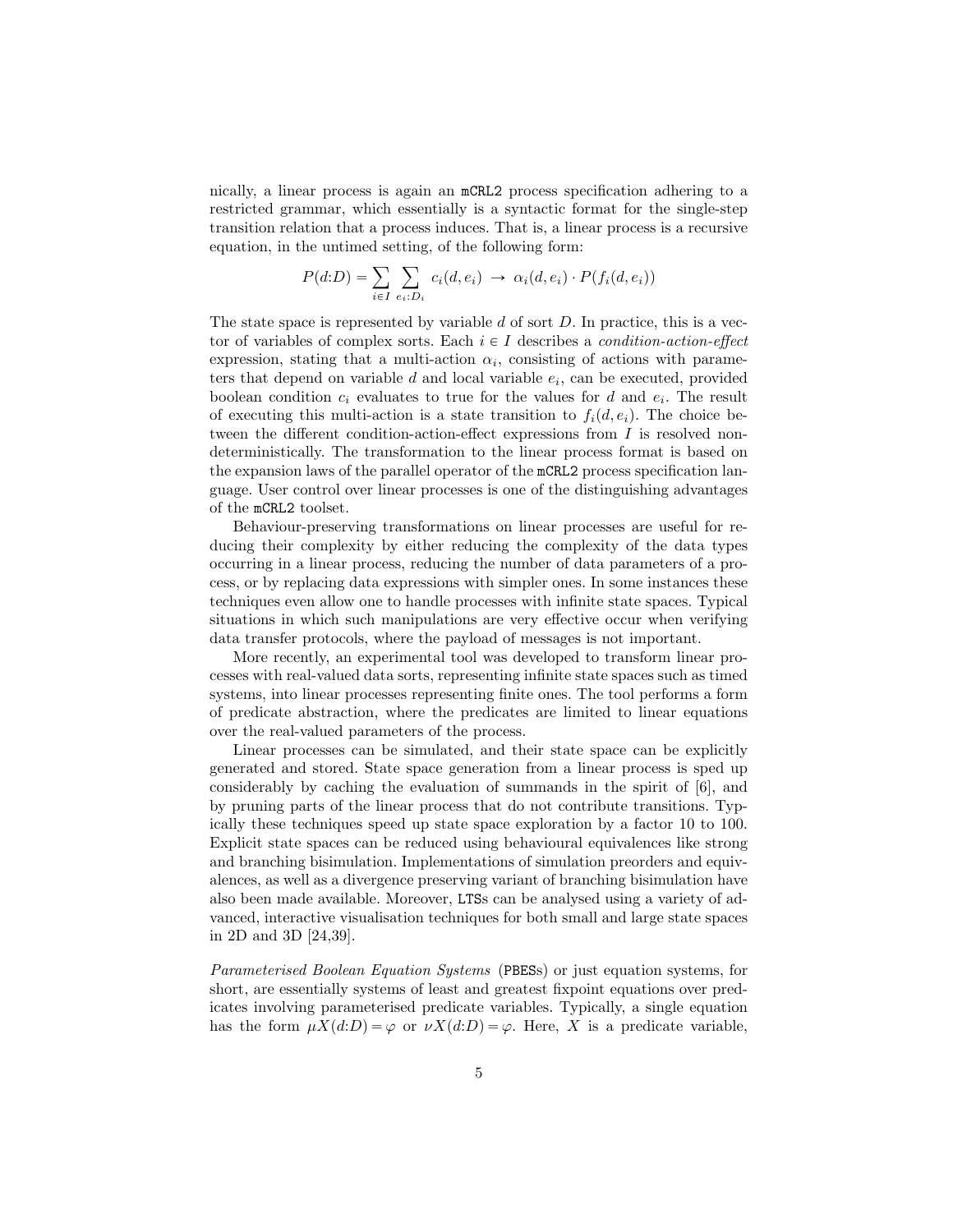d is a formal variable of some sort D, and  $\varphi$  is a predicate formula in positive form, containing boolean expressions, predicate variables, conjunctions, disjunctions and existential and universal quantifications. The  $\mu$  and  $\nu$  sign indicate whether, respectively, the least or largest solution for  $X$  satisfying the equation is desired. Thus, An equation system is viewed as a finite, ordered sequence of equations for distinct predicate variables.

The problem of deciding whether a given property expressed in the  $\mu$ -calculus holds for a given process specification is automatically encoded in an equation system such that the property holds for the specification if and only if the solution to the equation system is true [22]. Apart from model checking problems, also the equivalence of two processes modulo a process equivalence can be decided by encoding it into an equation system, following the encoding of [9]. This transformation is interesting when comparing infinite state spaces. Comparing finite state spaces is more efficient using traditional algorithms.

We are primarily interested in the solution of a PBES, as it is also the answer to the encoded problem. In many cases, however, manipulations and simplifications are needed before the equation system can actually be solved within the available memory and time. In the past years, we have added new tools implementing solution-preserving manipulations. Inspired by a similar technique operating on linear processes, an algorithm has been added that removes data parameters from propositional variables if they do not affect the solution, see [34]. Other tools implement the automated detection of invariants of equation systems [35] and use these to simplify the predicates in the equations, again without affecting the solution to the encoded verification problem. The computational complexity of these techniques is low, operating at the level of the syntax, but their effects on the time needed to solve the equation systems can be tremendous. Recently, abstract interpretation technology for equation systems was added, allowing one to reduce complex, potentially infinite data types to simpler, finite data types. A recent theoretical analysis of the underlying theory [15] revealed that this technique is more powerful than model checking based on abstractions using modal transition systems, such as [38] and their generalisations using hypertransitions, see e.g. [42].

Solving a PBES typically proceeds by transforming it into an equation system in which all data parameters and data expressions have been eliminated [36]. Such equation systems, which are systems of fixpoint equations over propositions, are called boolean equation systems or BESs [31]. Solving boolean equation systems is known to be a decidable problem. The transformation process bears many similarities to the computation of a state space from a specification. An essential step in transforming equation systems to boolean equation systems is the simplification of predicates. Quantifier elimination technology is essential to make such transformations efficient. The approach taken here is that of constructor induction, as outlined in [36], which works regardless of whether data types are finite or infinite. Special rules, such as the one-point rule, help speeding up the quantifier elimination, and are often necessary to ensure termination.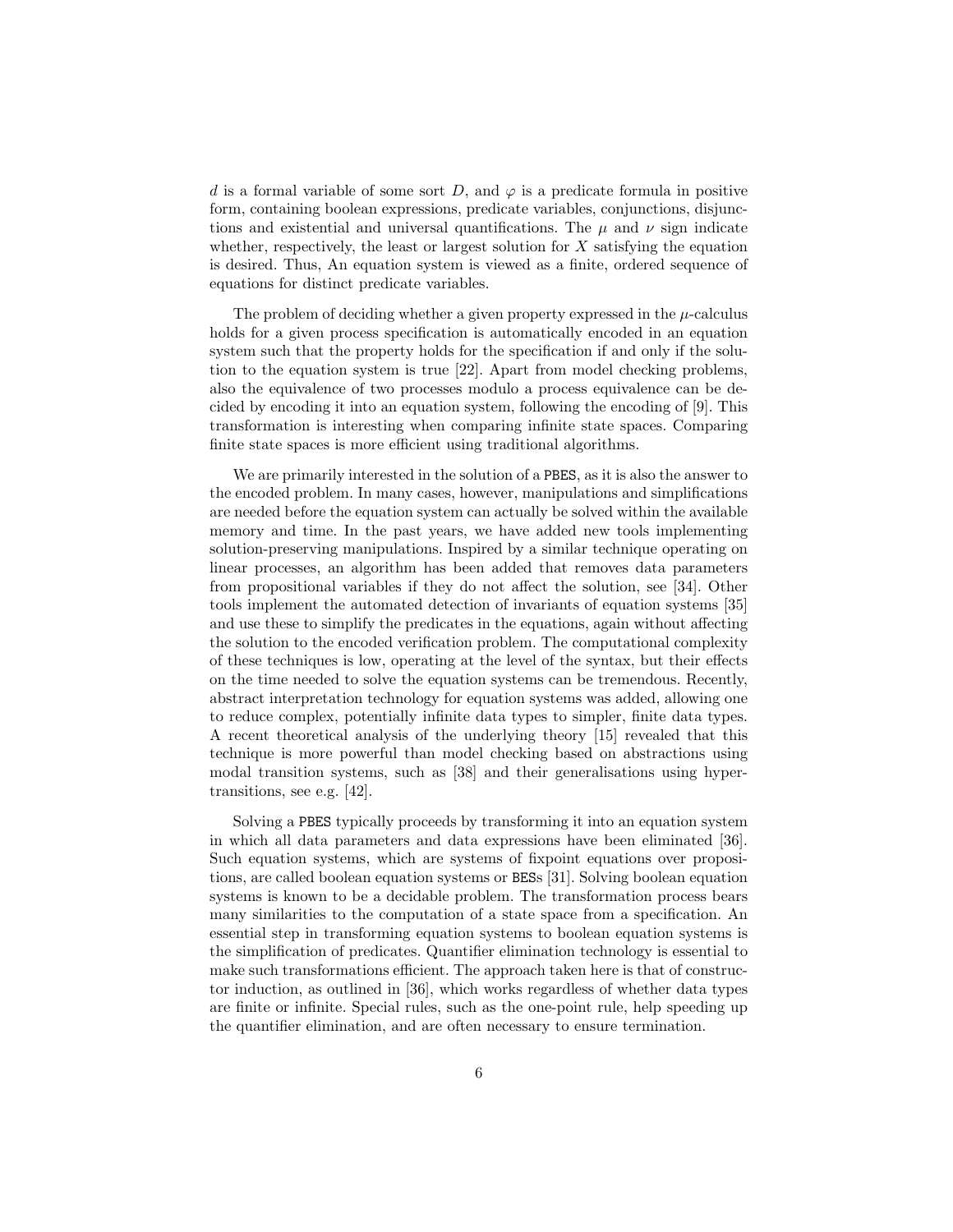An intuitive method for solving boolean equation systems is through Gauss elimination [31]. The algorithms for solving boolean equation systems that were first offered in the toolset are based on this algorithm. While, technically, Gauss elimination is independent of the alternation depth, in practice, this method scaled poorly on verification problems obtained from fairness problems, which require  $\mu$ -calculus formulae of alternation depth 2 or more. We therefore exploit the tight connection between boolean equation systems and parity games [17,20]. To efficiently generate a parity game from a PBES, an alternative way of generating a PBES from an LPS and a  $\mu$ -calculus formula was recently introduced. Several algorithms for solving parity games have been made available to users of the toolset. Most notably, implementations of the Small Progress Measures [27] algorithm and the Recursive Algorithm [50] are available. For most model checking problems, these are very competitive, even for  $\mu$ -calculus formulae of alternation depth 2 and beyond. Moreover, bisimulation-inspired reductions for boolean equation systems [29] and parity games [14] have been instrumental in solving PBESs where more direct approaches failed.

#### 4 Interfacing with other languages

The state space exploration facilities and model checking capabilities of the mCRL2 toolset can be used in combination with various other specification languages.

So-called narration and annotation of security protocols can be expressed in the process algebra LySA, a variant of the  $\pi$ -calculus that uses pattern matching to deal with encrypted data, cf. [8]. Static analysis of LySa processes has been applied to find authenticity and authentication issues. The conversion of a LySa specification into mCRL2, which in particular reflects the treatment of data, makes it possible to do complementary behaviour-oriented analysis.

Using the channel-based coordination language Reo, so-called connectors can be defined to orchestrate the interaction in a component-based system or a service-oriented application [1]. A transformation of Reo connectors into mCRL2 adds model checking to the extensive tool suite for Reo. The synchronicity of ports that is typical for Reo fits well with the notion of multi-action incorporated in mCRL2 and lies at the heart of the efficiency of the transformation.

The mCRL2 toolkit accepts a number of other languages for input. These include the Petri net mark-up language PNML [48], the discretely timed part of the hybrid process algebra  $\chi$  [3], a subset of executable UML [32], as well as a number of domain specific languages like SML, a control language based on finite state machines used at CERN [18], and TRECS, a language that manages resource availability [33] in the wafer steppers manufactured by ASML.

Not only the many differences between these languages, but also the evolution of their syntax and their semantics makes it difficult to maintain the dedicated tools that implement the various transformations. In fact, some of the frontends mentioned have been marked deprecated in the latest releases of the mCRL2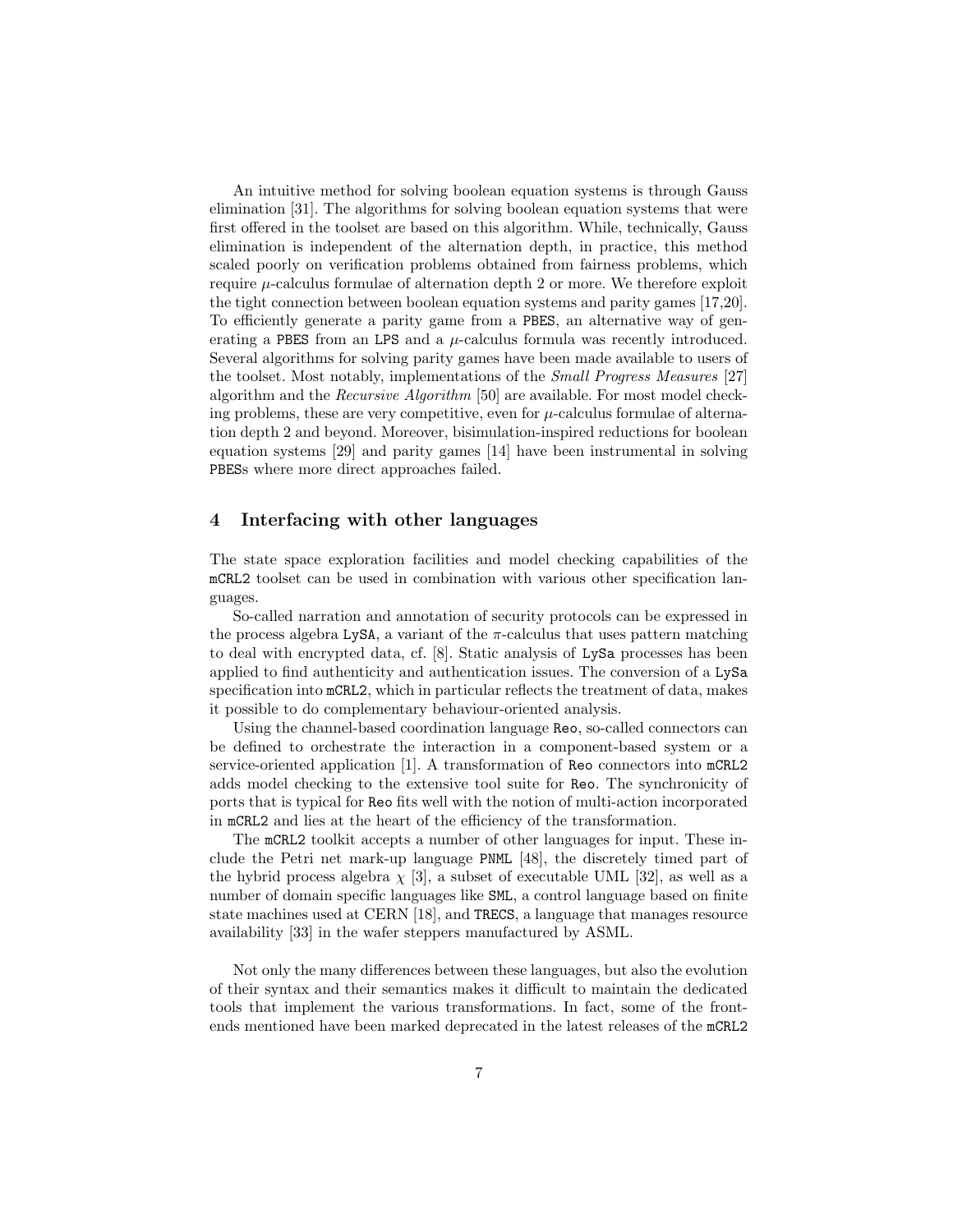toolset. To alleviate part of the burden, we are investigating a generic method to transform external specification formalisms into mCRL2 using Plotkin's structural operational semantics (SOS) as a common representation format.

Using this method, specifications in any language with a structural operational semantics can be transformed into a linear process. This is done by transforming the SOS into an mCRL2 data specification, and the specification under study into an mCRL2 data structure, which are then embedded in a process. This results in an mCRL2 process that encodes the semantics of the specification, and that can be analysed with all the means provided by the mCRL2 toolset. In [44], the underlying algorithm is explained for rules in the De Simone format [16], which is one of the most elementary rule formats for SOS. Extensions to the rule format, e.g. to include predicates, look-aheads and negative premises, can be handled in a similar manner [43].

While the approach is promising from a maintenance point of view, the encoding described above yields models that currently require too much time to verify in practice. Further research is therefore needed to make the technique usable on a larger scale.

#### 5 Architecture and implementation

The mCRL2 toolset is a collection of tools written in portable C++. Development started around eight years ago, and the code base has steadily grown since then. At present it has more than 200K lines of code, is open source, is supported on 32 bit and 64-bit platforms and runs on most popular operating systems, including Linux, FreeBSD, Windows and Apple Mac OS X. Over the years development and testing of the mCRL2 toolset has matured. The code has been refactored and set up as a collection of libraries with well-defined interfaces. Code has been documented, and regression and performance tests are now run on a daily basis. Recently, commercial spin-off activities based on the mCRL2 toolset have started.

The toolset accommodates two kinds of users. End-users use the toolset for verification and validation of formal models, while the toolset also serves as a vehicle for experimental research. For end-users, correctness of the code and high-performance are the most important. Experimental researchers on the other hand require a high degree of flexibility, since they frequently want to test new ideas and algorithms. Many algorithms have been (re-)written to make the code correspond closely to pseudo-code specifications of the algorithms. This greatly improves the communication between experimental researchers and developers, which is often challenging in academic environments. The pseudo-code is also instrumental in establishing correctness of the algorithms, and in localising bugs.

A number of techniques are employed to support these different kinds of usage. Generic programming is applied to improve adaptability of the code. Notably, a universal framework for traversing the tree-like data structures in mCRL2 has been developed, which lies at the heart of many algorithms in the toolset. This framework uses static polymorphism, both for efficiency reasons and to support a modular design. Code generation from concise specifications makes it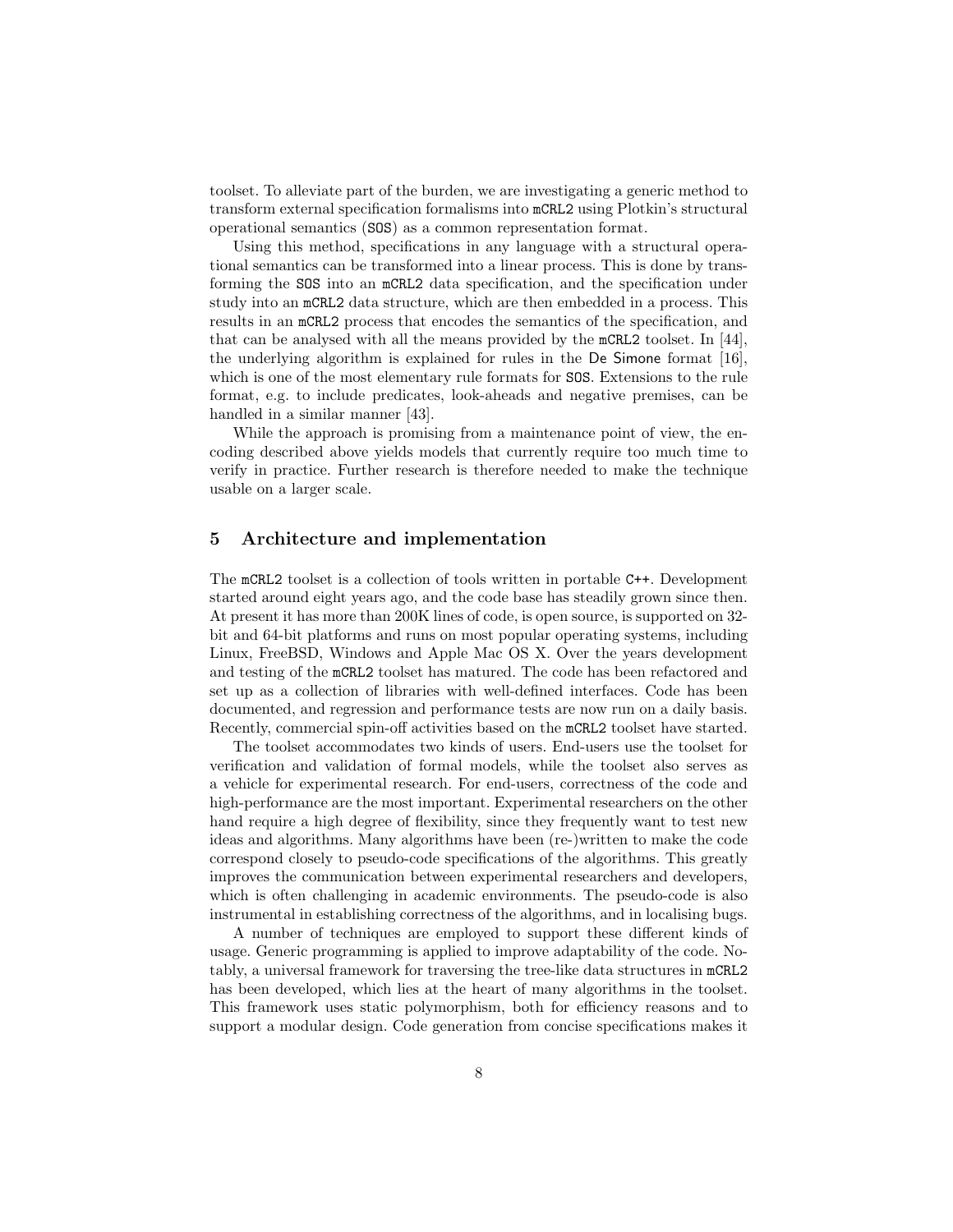easier to incorporate changes, and increases code reuse, which in turn reduces errors. Most of the traversal framework, and many classes and their operations consist of generated code. Currently about 17% of the code is generated, and this number is expected to increase further.

The mCRL2 toolset has a highly expressive input language. Therefore, test coverage has always been a problem. Recently, random testing has been applied to increase coverage. Randomly generated PBESs have proven to be successful in discovering otherwise hard to find bugs, like subtle cases where name clashes between quantifier variables in formulas were handled incorrectly. Currently the random generation of LPSs and state spaces is under development.

In the backend, mCRL2 provides interfaces to other tools. On the one hand, standardised file formats such as Aldebaran (.aut) and Binary Coded Graphs (.bcg) are used to export labelled transition systems to other tools such as CADP [19]. In the mCRL2 toolset, stable interfaces are provided for state space exploration. These have been designed in such a way that compile and link dependencies of tools using an interface can be kept to a bare minimum, to prevent API breakage. In close collaboration with its developers a coupling has been established with LTSmin [6], that enables symbolic and parallel state space generation of LPSs. Recently, an interface has also been added that enables instantiation of equation systems into parity games using LTSmin. As a result, the parallel and symbolic exploration techniques from LTSmin can now also be used to solve PBESs.

### 6 Applications and case studies

The purpose of the mCRL2 toolset is twofold. On the one hand, it aims to provide a set of state-of-the-art tools for the analysis of distributed systems. On the other hand, it serves as a platform to test research ideas in practice.

Below, we briefly report on three case studies conducted using the toolset, to offer a glimpse into the application domains of mCRL2. The first case study illustrates that the recent integration with LTSmin tool can help to reduce verification times substantially. The second case study illustrates that the mCRL2 multi-action can be essential for modelling systems and that parity game reduction techniques can be crucial for conducting the verification. The third case study demonstrates that case studies can be instrumental in improving the quality of the toolset.

DIRAC: a distributed community grid solution The high-energy experiments conducted at the large hadron collider of CERN generate a massive amount of raw data. A computing grid solution called DIRAC offers users uniform and reliable access to storage and computing resources. Despite a decade of continuous investment in developing and maintaining DIRAC, parts of the system occasionally enter inconsistent states, leading to a loss of efficiency and a potential loss of data. In an effort to tackle the problem at its root, the critical DIRAC subsystems have been modelled and analysed in  $mCRL2$  [40]. The models of the subsystems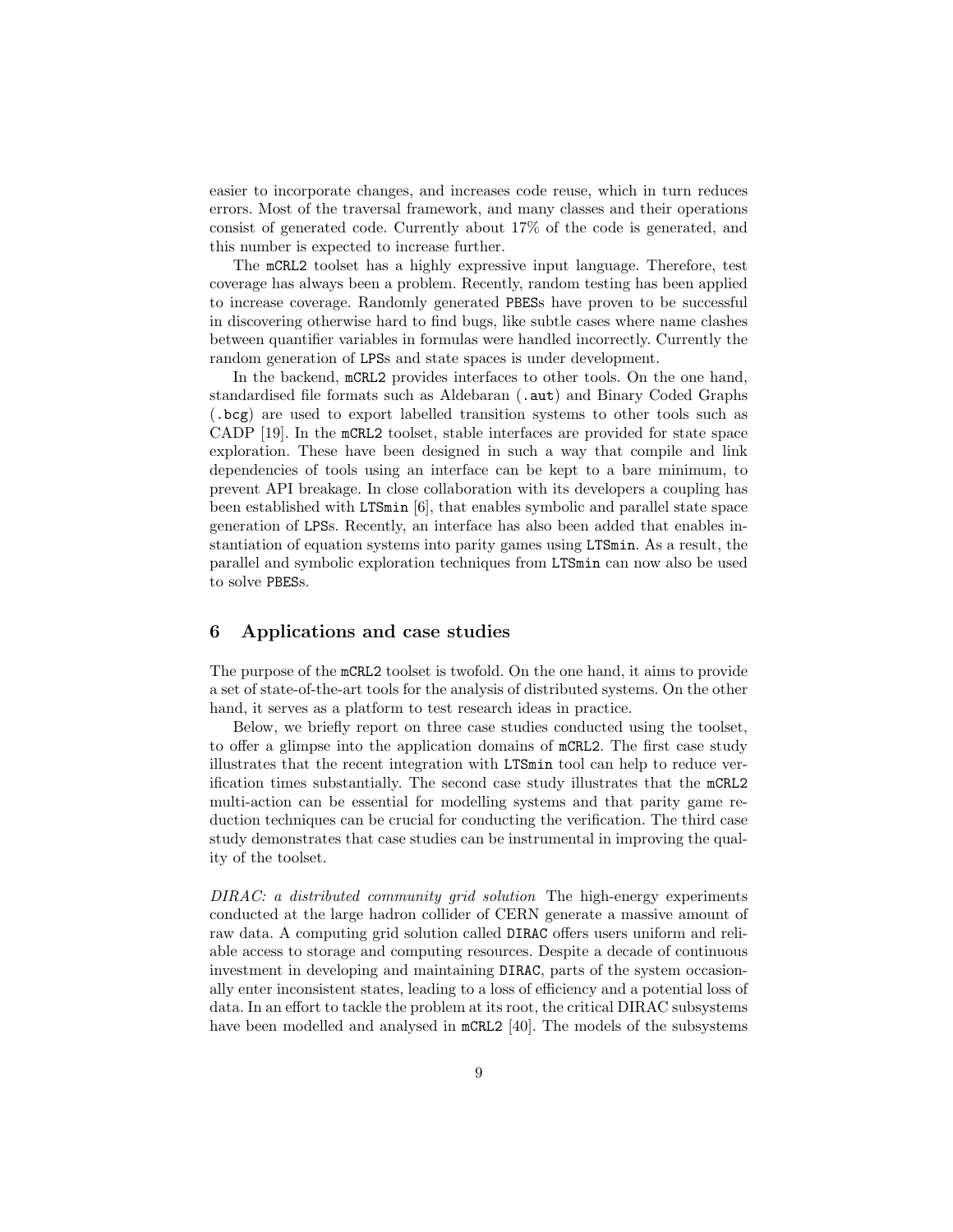were verified using model checking. Modal  $\mu$ -calculus formulae expressing liveness and safety requirements were formalised. Typical requirements stated, for example, that jobs are always processed once submitted, and that jobs never enter an inconsistent state. Violations of these requirements revealed livelocks and race conditions, explaining phenomena observed in the actual system.

The technology enabling the verification was the symbolic exploration (using the equation system interface with LTSmin, see [28]) and solving of the equation systems encoding the model checking problems. This allowed for a full verification of the system in under 60 seconds on a 64 bit Intel Core Duo (1.6GHz) machine with 2 GB RAM. For comparison, the model checking problem for a single property required more than 50 hours when conducted using explicit state space generation approaches, exploring well over  $1.5 \cdot 10^8$  states. Attempts to employ compositional verification, relying on equivalence reductions to minimise state spaces, failed due to the fact that the individual processes that make up the subsystems have infinite state spaces.

FlexRay is a communication protocol that was developed by a consortium of automotive companies. Its final version was published in 2012. The protocol is designed to provide a reliable, high-bandwidth communication channel between nodes, with predictable timing properties. The protocol is time-triggered, that is, the protocol relies on nodes (senders and receivers of messages) to have synchronised clocks, and operates by allocating bandwidth to senders based on a global, cyclic schedule. Using mCRL2, the FlexRay startup procedure, which ensures that activated nodes will find each other and will correctly initialise their local view on the global schedule, was modelled and checked for correctness [11]. The rich data language, and the modularity of the process language of mCRL2 allowed to specify the FlexRay protocol closely. In the protocol, there is a notion of macroticks, clock ticks that are generated by one process and communicated to the other processes using events. To model the synchronisation that these macroticks induce, multi-actions were used to create a form of barrier synchronisation.

To review the robustness of the protocol, faults that might occur in the system were modelled, which could mostly be done by making small, local changes to the fault-free model. The property language of mCRL2 showed itself conveniently expressive to define relatively complicated properties. For instance, the property that eventually all nodes in the network will keep sending messages according to their schedule was expressed as a  $\mu$ -calculus formula that uses fixpoints parameterised with data variables representing sets, and user-defined functions to specify the schedule. The properties were verified by creating a PBES, expanding it and solving the resulting BES. Solving time for these (large) equation systems was reduced by interpreting the BES as a parity game, reducing that game using a notion of stuttering equivalence tailored to parity games, and then solving the reduced game [13].

Domain Specific Languages Domain specific languages, or DSLs, have become increasingly popular with high-tech industry to speed up their design and de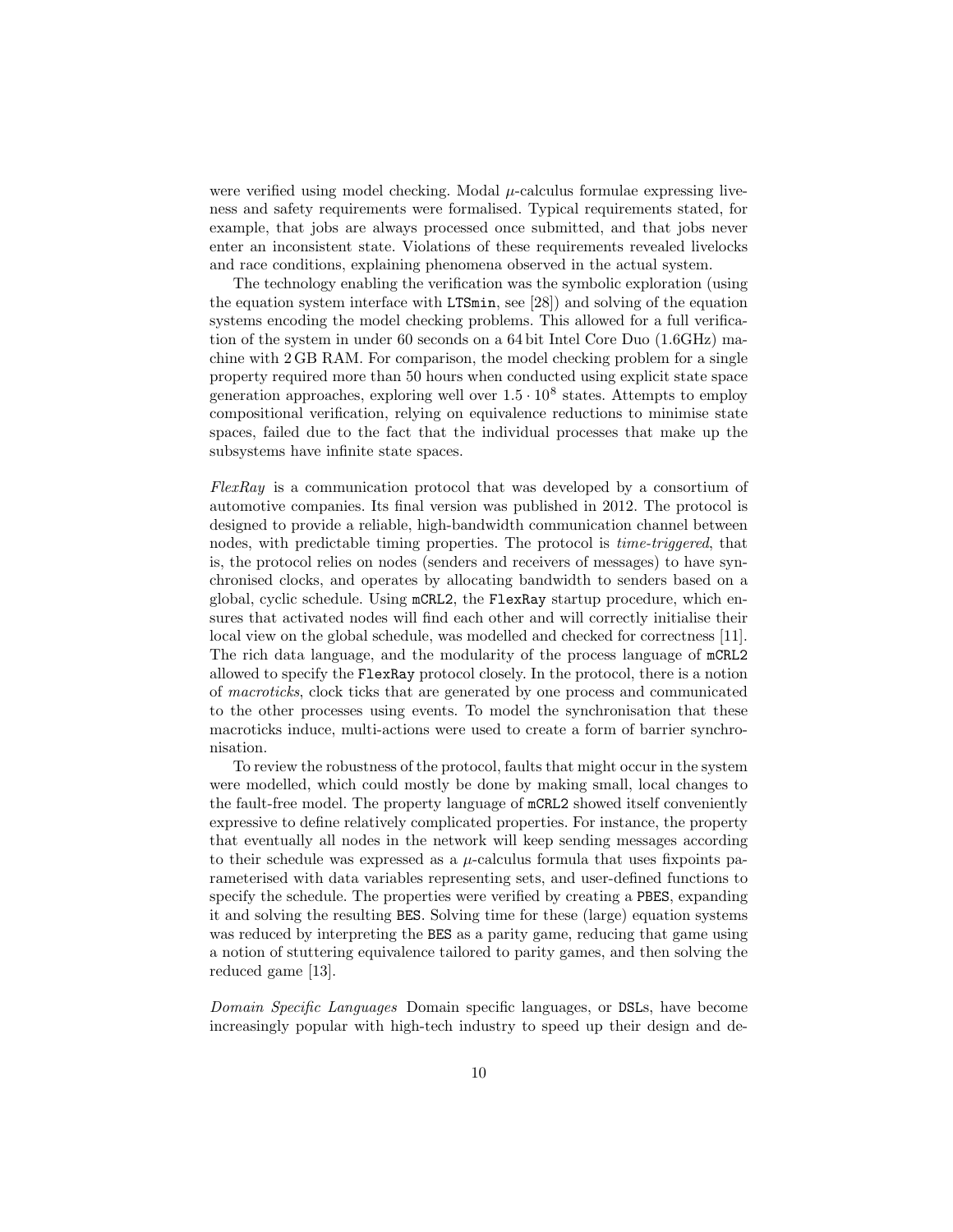velopment cycles. Although DSLs provide an easy way to design software for a specific domain, they do not guarantee correctness of the designs. Through DSLs, however, techniques from the mCRL2 toolset can be made available to industry.

If an SOS-style operational semantics is available for a DSL, the transformation technique discussed in Section 4 can be used to analyse it using mCRL2. However, many domain specific languages are still defined informally. In [45] we report on a case study of the formalisation of an industrial DSL, called TRECS. The execution semantics was implicitly defined by the implementation of the TRECS interpreter. By formalising the language, that is, by creating an SOS for its syntactic constructs and subsequent application of the semantic transformation, we were able to discover—and improve upon—sub-optimal design decisions using the mCRL2 toolset.

To further investigate the applicability of the approach, we took the formal definition of the mCRL2 language itself and encoded it into mCRL2 again by applying the same procedure [46]. The SOS consisted of 43 deduction rules and resulted in an mCRL2 specification of slightly over 1000 lines of code. Our effort revealed a number of subtle differences between the specified, intended and the implemented semantics. In particular, the definition of the mCRL2 language allows for the use of existential quantifiers within a set comprehension scheme, but this possibility was overlooked in the actual implementation of the linear specification generator. The exercise led to improvements in the toolset and the documentation of the language.

## 7 Related work

The mCRL2 toolset was originally based on the toolset associated with  $\mu$ CRL [7]. As such, a lot of the functionality of the  $\mu$ CRL toolset can still be found in the mCRL2 toolset.

The toolset that—in terms of functionality—most resembles the mCRL2 toolset is CADP, developed in Grenoble [19]. It uses the specification language Lotos NT, which, like the process language of mCRL2, has its roots in process algebra; it has a property language that is, like the mCRL2 property language, based on a variant of the propositional  $\mu$ -calculus, and, like in the mCRL2 toolkit, verification is conducted using equation systems. Both toolsets offer the basic functionality of minimising explicit labelled transition systems and visualising these; CADP offers a slightly richer set of equivalences that can be used to reduce with, whereas mCRL2 offers more advanced interactive 2D and 3D visualisation tooling. There are a few key differences between the two toolsets. While the mCRL2 toolset is fully open source, CADP's license imposes more restrictions. Model checking in CADP is essentially limited to alternation-free  $\mu$ -calculus formulae, with limited support for alternation depth 2 formulae, whereas potentially mCRL2 can verify  $\mu$ -calculus formulae of arbitrary alternation depth. Unlike CADP, mCRL2 can be used to specify and analyse real-time systems. On the other hand, CADP provides features to support performance evaluation, which are lacking in mCRL2. Finally, there are differences in the philosophy between CADP and mCRL2: the latter pro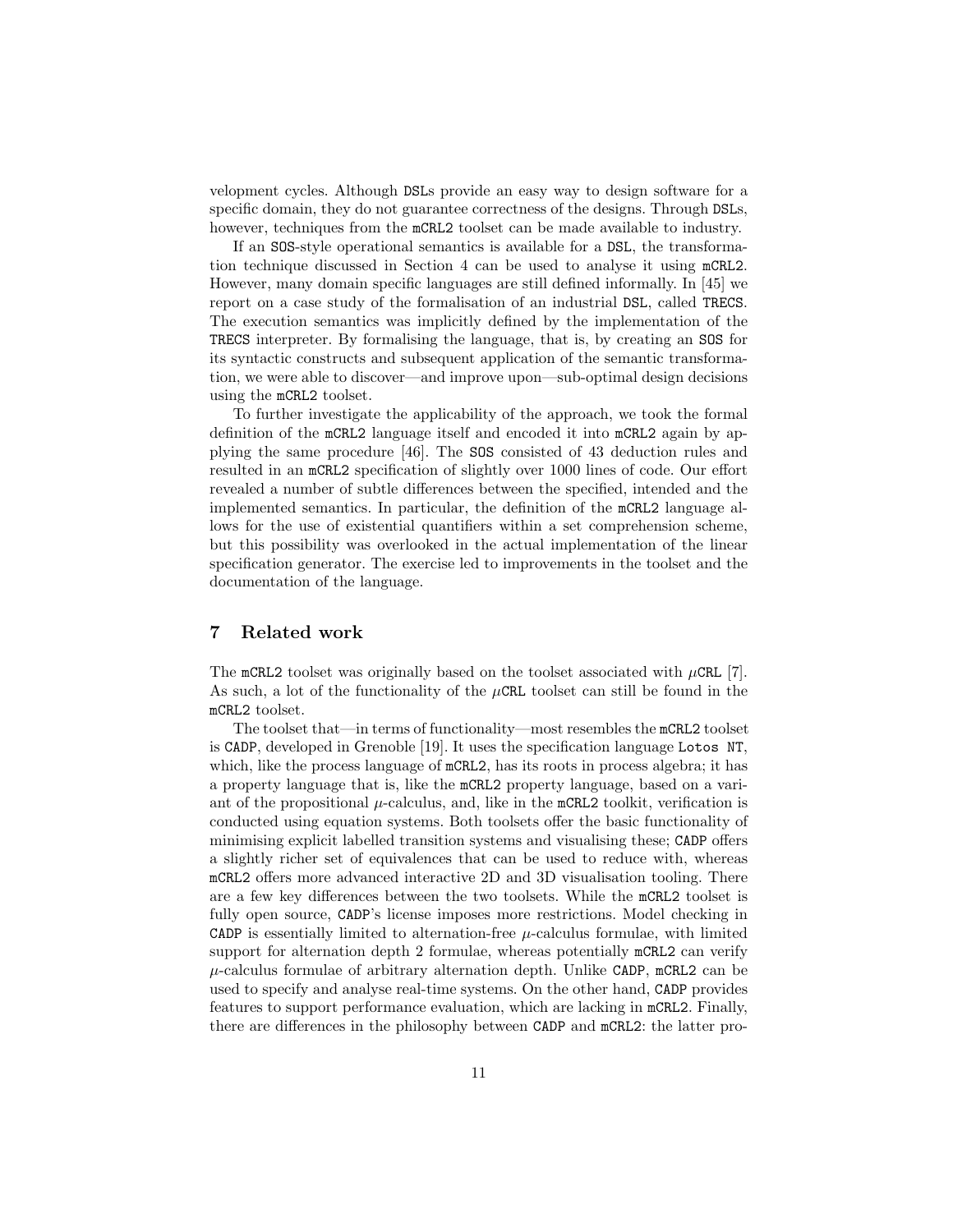vides full control over objects such as linear processes and equation systems, whereas in CADP objects fulfilling similar roles are hidden from the user.

Process algebras from the CSP family are less closely related to mCRL2. For example, the FDR2 toolset [41] is based on checking refinement relations such as failure-divergence inclusion between specifications and implementations. It has support for static analysis and compositional reasoning; facilities for model checking are limited to a predefined set of properties such as (the absence of) livelock, deadlock and determinism. The PAT toolset [47] provides similar features, but additionally supports specifying and analysing real-time systems and it is capable of LTL-based model checking. Furthermore, it comes with advanced techniques such as partial order reduction and symmetry reduction.

Prominent tools focussing on model checking include SPIN [25] and nuSMV [10]. The languages supported by these tools have more restricted data types (generally booleans or bits, limited range integers and finite arrays). SPIN uses a C-like process specification language Promela for the analysis of parallel programs. It primarily focusses on LTL model checking. Properties can be established by augmenting the specification with assertions and so-called 'never claims', which are either obtained from LTL formulae or constructed manually. The tool is most famous for its use of partial order reduction and bit hashing technology. The tool DiVinE is an LTL model checker built for grid and multi-core platforms [2]. It is an automaton-based tool providing a high-performance parallel computing engine. The nuSMV toolset exploits clever data structures such as BDDs to compactly represent large state spaces. Model checking in nuSMV is currently limited to CTL and LTL properties. It also offers support for bounded model checking using SAT solving.

Several toolsets are optimised for verifying specifications with predominantly quantitative aspects. These include real-time and probabilistic model checking, with tools such as Uppaal [4] and Prism [30] The tool Uppaal is based on the notion of timed automata and uses graphs to draw behaviour which can be used to describe timed behaviour. Model checking of a restricted temporal logic is solved elegantly relying on efficient representations and manipulations of time regions. The tool Prism targets discrete and continuous-time Markov chains and decision processes. It supports simulation and model checking of PCTL and CSL.

In Section 5, we already mentioned the LTSmin toolset [6] as one of the back-ends for mCRL2. Contrary to the toolsets listed above, LTSmin has no dedicated language. Instead, it provides highly optimised state space generation tools employing multi-core, parallel and symbolic reachability analysers and model checkers, and it is used as back-ends for, e.g., DiVinE, SPIN and mCRL2.

#### 8 Closing remarks

The mCRL2 language and toolset provide end-users with state-of-the-art tools for analysing complex, distributed systems. In developing the mCRL2 toolset we aim to uphold a consistent and reliable user experience across the various supported operating systems, viz., Linux, Windows, Apple Mac OS X and FreeBSD. For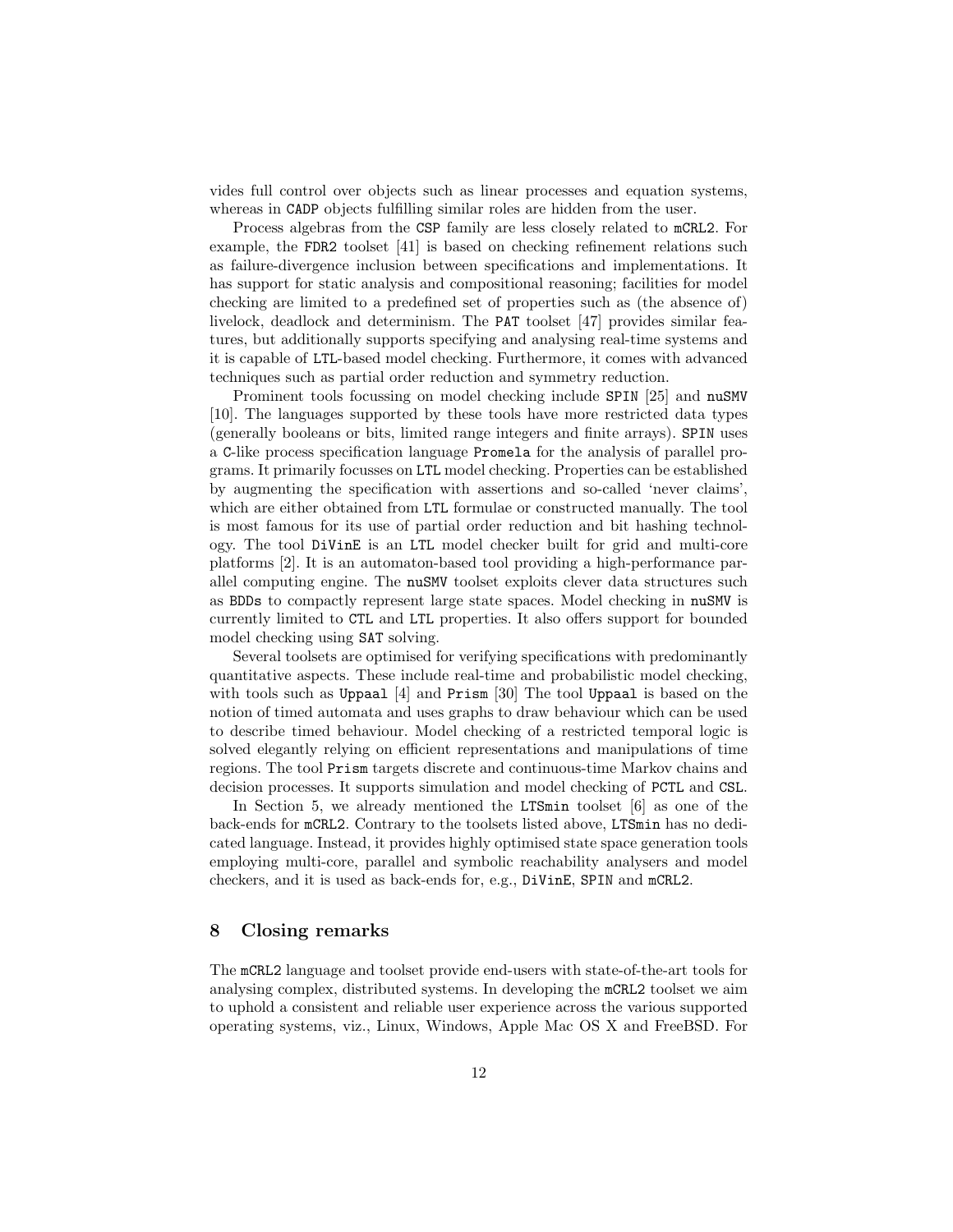instance, we recently ported all our graphical tools from wxWidgets to Qt for this reason. On the other hand, the toolset serves as a platform for testing research ideas in practice. This requires flexible code that is easy to adapt. Some of the older parts of the toolset have not been written with adaptability in mind, making it harder to experiment with these. Efforts are being made to change this. For example, the type checker of the language is scheduled for replacement by a much more generic and modularised version. While we consider such maintenance to be necessary for the progress of the toolset, it distracts from more fundamental research.

Several challenges lie ahead. Underlying many of the algorithms for manipulating linear processes and equation systems in the mCRL2 toolset is a rewrite engine. The rewriter enables automated reasoning about data expressions found in the linear processes and equation systems. Therefore, the efficiency of our tools depends, to a large extent, on the performance of the rewriter. Currently, we use just-in-time rewriting [37], which has been improved using strategy trees and matching trees [49]. These are in essence techniques that reduce the number of checks that have to be done in the rewrite engine. Nonetheless, the current first-order rewriter sometimes causes performance problems when dealing with more advanced language constructs such as lambda expressions, which we expect to be able to solve using a generic higher-order rewriter. Such a rewrite engine is currently under development.

At the same time, a few of our algorithms rely on a theorem prover based on binary decision diagrams with equations. It may be beneficial to use dedicated provers like SMT solvers for some problems instead. Limited support for integrating SMT solvers is already present in several experimental tools. Integrating them more robustly in the toolset and using them in more places is part of our ongoing investigations. In particular, we are investigating possible ways to connect SMT solvers with the abstraction tooling for PBESs [15].

#### References

- 1. F. Arbab. Reo: a channel-based coordination model for component composition. Mathematical Structures in Computer Science, 14(3):329–366, 2004.
- 2. J. Barnat, L. Brim, and P. Rockai. DiVinE multi-core–a parallel LTL modelchecker. In S.D. Cha et al., editor, ATVA 2008, pages 234–239. LNCS 5311, 2008.
- 3. D.A. van Beek et al. Syntax and consistent equation semantics of hybrid Chi. Journal of Logic and Algebraic Programming, 68(1–2):129–210, 2006.
- 4. G. Behrmann, A. David, and K.G. Larsen. A tutorial on Uppaal. In M. Bernardo and F. Corradini, editors, SFM 2004, pages 200–236. LNCS 3185, 2004.
- 5. G. Bhat and R. Cleaveland. Efficient model checking via the equational  $\mu$ -calculus. In LICS, pages 304–312. IEEE Computer Society, 1996.
- 6. S. Blom, J. van de Pol, and M. Weber. LTSmin: Distributed and symbolic reachability. In T. Touili, B. Cook, and P. Jackson, editors, Proc. CAV 2010, pages 354–359. LNCS 6174, 2010.
- 7. S. Blom et al.  $\mu$ CRL: A toolset for analysing algebraic specifications. In G. Berry, H. Comon, and A. Finkel, editors, CAV 2001, pages 250–254. LNCS 2102, 2001.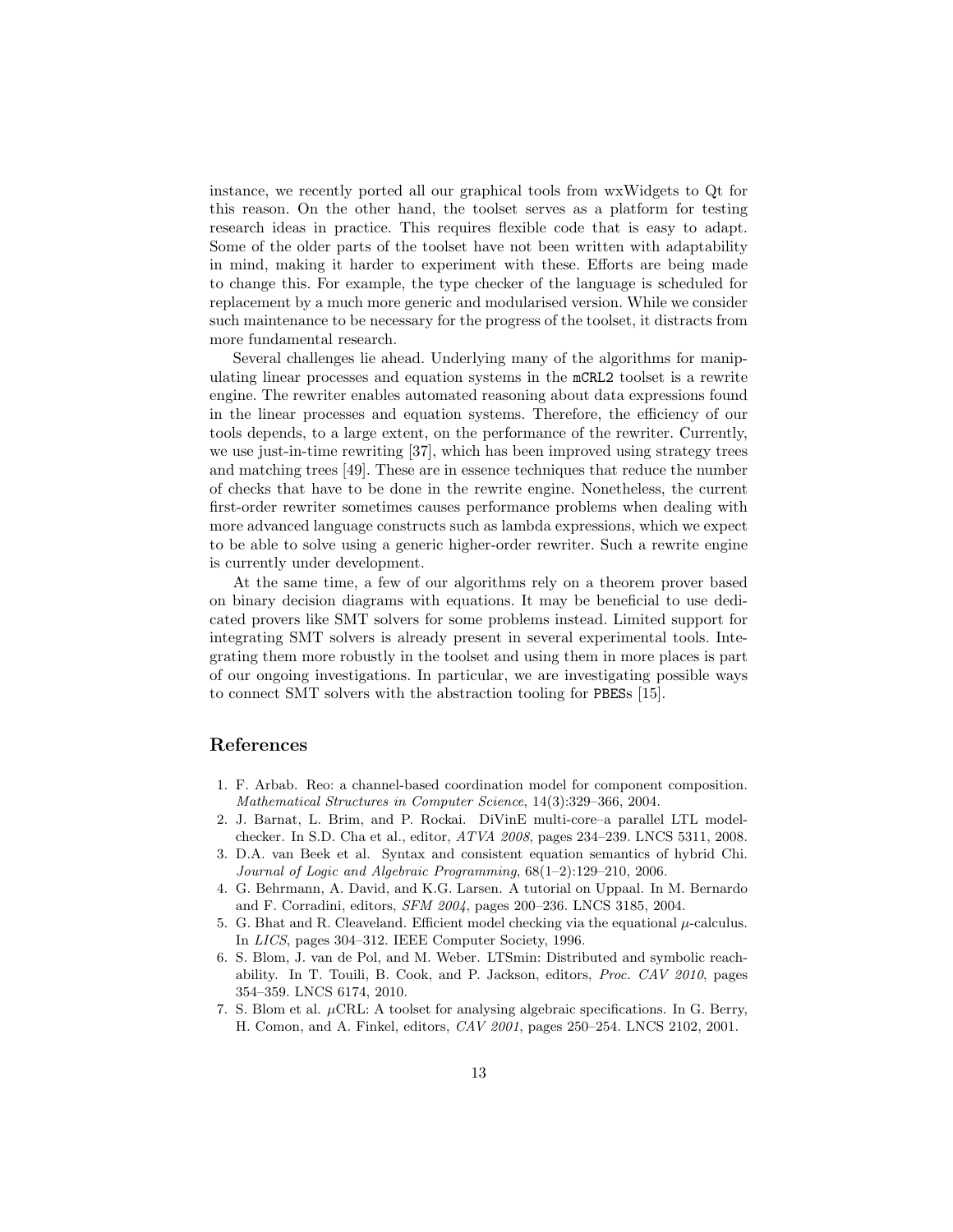- 8. C. Bodei et al. Automatic validation of protocol narration. In CSFW 2003, pages 126–140. IEEE, 2003.
- 9. T. Chen et al. Equivalence checking for infinite systems using parameterized boolean equation systems. In L. Caires and V. Thudichum Vasconcelos, editors, CONCUR 2007, pages 120–135. LNCS 4703, 2007.
- 10. A. Cimatti et al. nuSMV2: An opensource tool for symbolic model checking. In E. Brinksma and K.G. Larsen, editors, CAV 2002, pages 359–364. 2404, 2002.
- 11. S. Cranen. Model checking the FlexRay startup phase. In M. Stoelinga and R. Pinger, editors, Proc. FMICS 2012, pages 131–145. LNCS 7437, 2012.
- 12. S. Cranen, J.F. Groote, and M.A. Reniers. A linear translation from CTL\* to the first-order modal  $\mu$ -calculus. Theoretical Computer Science, 412:3129-3139, 2011.
- 13. S. Cranen, J.J.A. Keiren, and T.A.C. Willemse. Stuttering mostly speeds up solving parity games. In M. Gheorghiu Bobaru et al., editor, NFM 2011, pages 207–221. LNCS 6617, 2011.
- 14. S. Cranen, J.J.A. Keiren, and T.A.C. Willemse. A cure for stuttering parity games. In A. Roychoudhury and M. D'Souza, editors, ICTAC 2012, pages 198–212. LNCS 7521, 2012.
- 15. S. Cranen et al. Abstraction in parameterised boolean equation systems. Technical Report 13-01, Eindhoven University of Technology, 2013.
- 16. R. De Simone. Higher-level synchronising devices in Meije-SCCS. Theoretical Computer Science, 37:245–267, 1985.
- 17. E.A. Emerson and C.S. Jutla. Tree automata, mu-calculus and determinacy. In FOCS 1991, pages 368–377. IEEE, 1991.
- 18. B. Franek and C. Gaspar. SMI++ object-oriented framework for designing and implementing distributed control systems. IEEE Transactions on Nuclear Science, 52(4):891–895, 2005.
- 19. H. Garavel et al. CADP 2010: A toolbox for the construction and analysis of distributed processes. In P.A. Abdulla and K.R.M. Leino, editors, TACAS 2011, pages 372–387. LNCS 6605, 2011.
- 20. E. Grädel, W. Thomas, and T. Wilke, editors. Automata, Logics, and Infinite Games: A Guide to Current Research. LNCS 2500, 2002.
- 21. J.F. Groote, A. Ponse, and Y.S. Usenko. Linearization in parallel pCRL. Journal of Logic and Algebraic Programming, 48(1–2):39–70, 2001.
- 22. J.F. Groote and T.A.C. Willemse. Model-checking processes with data. Science of Computer Programming, 56(3):251–273, 2005.
- 23. J.F. Groote and T.A.C. Willemse. Parameterised Boolean equation systems. Theoretical Computer Science, 343(3):332–369, 2005.
- 24. F. van Ham, H. van de Wetering, and J.J. van Wijk. Visualization of state transition graphs. In K. Andrews et al., editor, INFOVIS 2001, pages 59–63, 2001.
- 25. G.J. Holzmann. The SPIN model checker: Primer and reference manual. Addison-Wesley, 2003.
- 26. D. Janin and G. Lenzi. Relating levels of the mu-calculus hierarchy and levels of the monadic hierarchy. In *LICS 2001*, pages 347–356. IEEE, 2001.
- 27. M. Jurdziński. Small progress measures for solving parity games. In H. Reichel and S. Tison, editors, STACS 2000, pages 290–301. LNCS 1770, 2000.
- 28. G. Kant and J. van de Pol. Efficient instantiation of parameterised boolean equation systems to parity games. In Proc. GRAPHITE 2012, pages 50–65. EPTCS 99, 2012.
- 29. J.J.A. Keiren and T.A.C. Willemse. Bisimulation minimisations for boolean equation systems. In K.S. Namjoshi et al., editor, HVC 2009, pages 102–116. LNCS 6405, 2011.